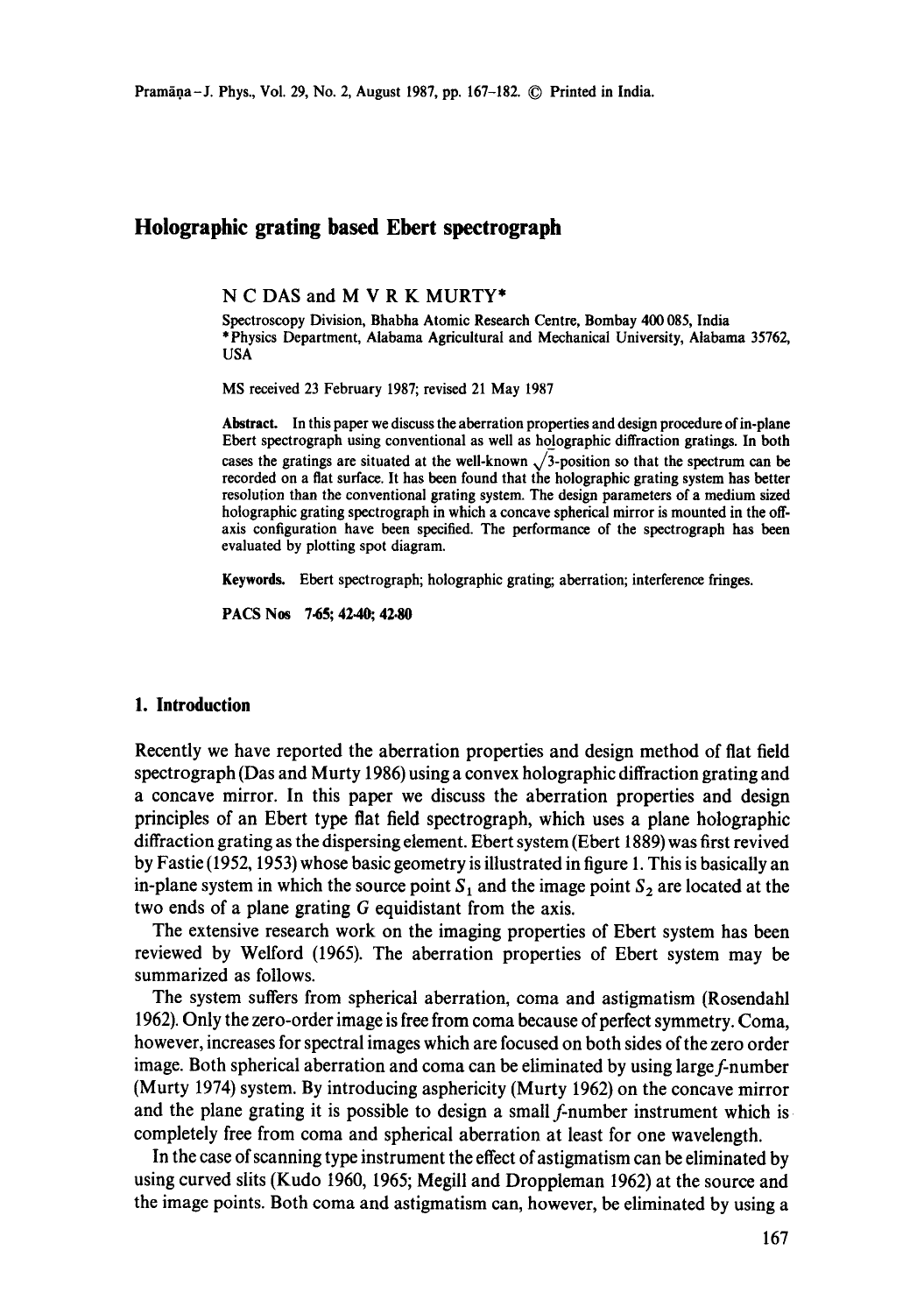concentric system (Horwitz 1974) using additional plane mirrors as folding elements.

The spectrum can be recorded on a fiat surface when the plane grating is located at the  $\sqrt{3}$ -position (Khrshnanovskii 1960; Sassa 1961; Mielenz 1964) for which the distance between the plane grating and the centre of curvature of the concave mirror is  $R/\sqrt{3}$ , where R is the radius of the concave mirror.

The present system with a plane holographic grating and a moderate sized concave mirror in the off-axis configuration uses the in-plane geometry and will record a long range of spectral images on a standard photographic plate. Because of the method of construction for the holographic grating, at least one of the spectral images will be completely free from aberration.

## **2. Construction of the holographic grating**

In order to discuss the construction principle of the holographic grating let us refer figure 1. Two coherent sources are located at the two points  $S_1$  and  $S_2$  which are equidistant from the axis *AA'* and lie on the focal plane of the concave spherical mirror M. Light diverging from the two coherent sources are collimated by the concave mirror and produce interference fringes on the glass plate G which is coated with photoresistant and is kept at the  $\sqrt{3}$ -position (Khrshnanovskii 1960; Sassa 1961; Mielenz 1964) of the system. After exposure and development, the glass plate is coated with a reflecting material so that it behaves as a plane reflection grating when illuminated by a polychromatic beam of light. The grooves formed on the plane grating will slightly deviate from straight lines since the two interfering wavefronts are not exactly plane due to the inherent aberrations of the spherical mirror having finite aperture and offaxis illumination. Since the grooves will not be exactly straight the grating spacing throughout the area of the holographic grating will not be uniform.



**Figure** 1. In-plane Ebcrt system consisting of concave mirror M and the plane grating G.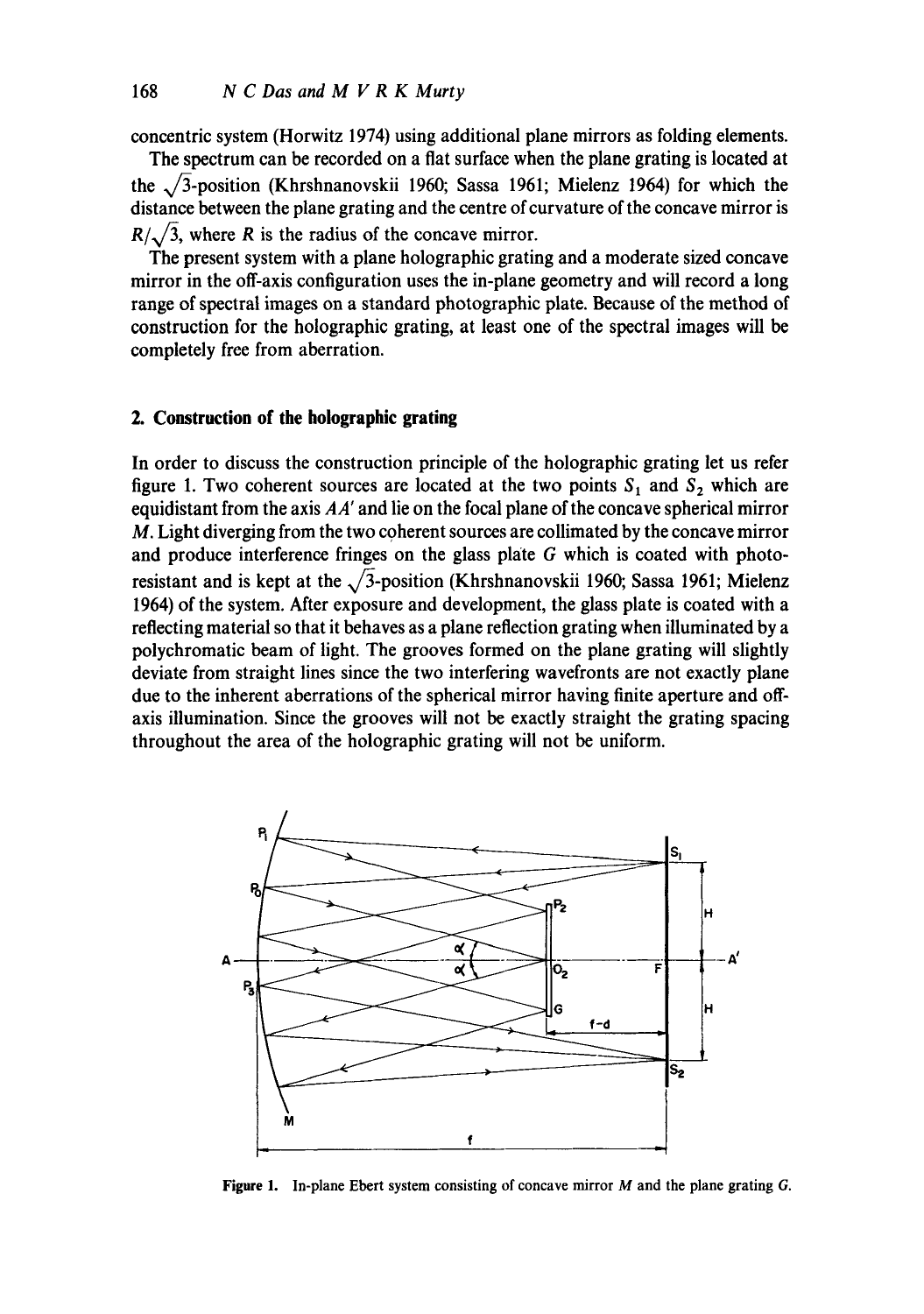For recording the spectrum the plane holographic grating is mounted at its original recording position  $G$  and illuminated by a polychromatic beam of light diverging from one of the source points  $S_1$  and collimated by the concave mirror  $M_1$ . Then from the holographic principle an aberration-free image of the constructing wavelength  $\lambda_0$  will be formed at  $S_1$  while the zero-order image will be formed at  $S_2$ . Images corresponding to other wavelengths will be focused on either side of  $S_1$  and  $S_2$  and they suffer from various types of aberrations.

## **3. Imaging principle of the holographic grating spectrograph**

The principle of image formation by the spectrograph using concave mirror and plane holographic diffraction grating is illustrated in figure 2 where  $S_1$  and  $S_2$  represent the illuminating source and the zero order image respectively. The positive and the negative order spectral images for any wavelength  $\lambda$  will be focused at S' and S' respectively. Since the grating is located at the  $\sqrt{3}$ -position the spectrum will be formed on a flat surface which is perpendicular to the axis as well as the plane of the paper and passes through the focal point  $F$  of the concave mirror. Expression for the spectral image distance from the axis may be derived as follows.

Let us consider the central incident rays  $S_1P_0$  and  $P_0O_2$ , which are also the directions of the diffracted rays for the constructing wavelength  $\lambda_0$ . The central diffracted rays for any other wavelength  $\lambda$  are denoted by  $O_2P'_0$  and  $P'_0$  S'. Then the equation of diffraction for the constructing wavelength  $\lambda_0$  is given by



$$
2\sin\alpha = \lambda_0/\sigma_0,\tag{1}
$$

**Figure 2.** Diagram showing the imaging principle and co-ordinate systems of in-plane Ebert spectrograph in which  $S_1$  and  $S_2$  are the source and the zero order image respectively. S' and  $S'$  are the positive and the negative order spectral images respectively for any wavelength  $\lambda$ .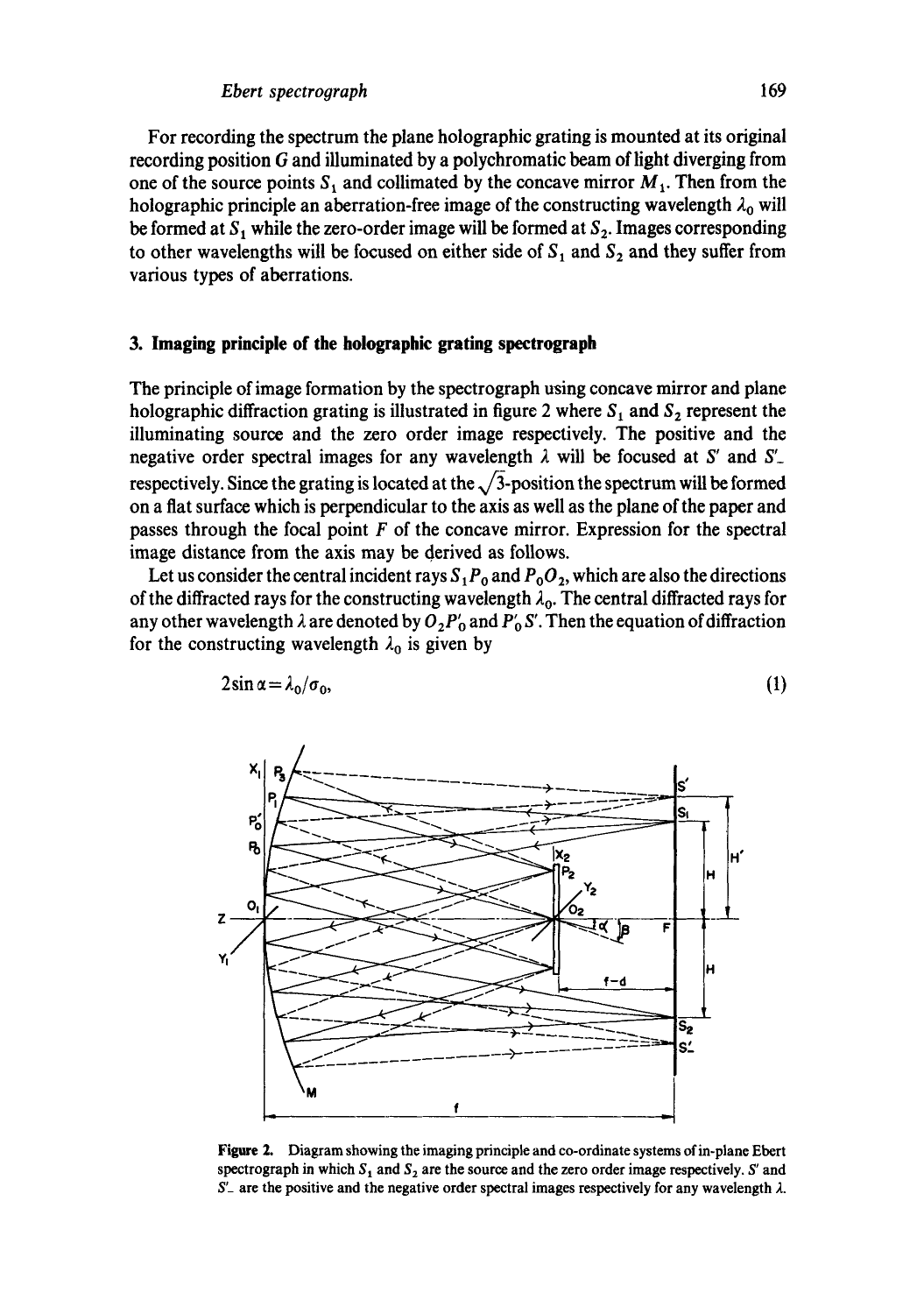where  $\alpha$  is the incident as well as the diffraction angle for the constructing wavelength  $\lambda_0$ and  $\sigma_0$  is the grating spacing at the central point  $O_2$  of the holographic grating. Similarly the equation of diffraction for any other wavelength  $\lambda$  is given by

$$
\sin \alpha + \sin \beta = \lambda / \sigma_0, \tag{2}
$$

where  $\beta$  is the angle of diffraction for the wavelength  $\lambda$ . Eliminating  $\sigma_0$  from (1) and (2), the diffraction equation for the wavelength  $\lambda$  may be written as

$$
\sin \beta = [2(\lambda/\lambda_0) - 1] \sin \alpha. \tag{3}
$$

From simple geometrical considerations from figures 1 and 2 one may show that

$$
\sin \alpha = H/(H^2 + f^2)^{1/2},\tag{4}
$$

$$
\sin \beta = H' / (H'^2 + f^2)^{1/2},\tag{5}
$$

where f is the focal length of the concave mirror,  $H$  is the source distance from the axis and H' is the image distance for any wavelength  $\lambda$  from the axis. Taking the paraxial approximations of (4) and (5) and using (1) and (3) one can show that

$$
1/\sigma_0 = 2(H/f)/\lambda_0,\tag{6}
$$

$$
H' = [2(\lambda/\lambda_0) - 1]H. \tag{7}
$$

Equations (6) and (7) give the nominal grating frequency and the spectral image distance in terms of the construction parameters of the holographic grating. Differentiating (7) with respect to  $\lambda$  the reciprocal linear dispersion of the system is given by

$$
d\lambda/dH' = \lambda_0/2H.
$$
 (8)

It is to be noted that (1) gives the exact grating spacing  $\sigma_0$  at the central point  $O_2$  of the holographic grating. Grating spacing at some other point  $P_2$  of the holographic grating will be slightly different from  $\sigma_0$  since the grooves formed on the holographic grating will be slightly curved. Grooves formed on the holographic grating will be equispaced and straight only when the recording sources are very close to the axis and the light beams originating from the recording sources have small divergence angle so that the two interfering wavefronts reflected by the concave mirror are perfectly plane. Under this condition the holographic grating will be equivalent to a conventional plane grating having equispaced and straight rulings whose ruling spacing is given by (6). The expression for the exact grating spacing at any point  $P_2$  of the holographic grating, when the recording wavefronts are not exactly plane due to finite aperture and source distance of the practical system, has been derived in the ray tracing scheme and it is given by (16) of Appendix 1.

### **4. Aberration properties**

The aberration properties of the spectrograph have been studied by actual ray tracing. Referring to figures 1 and 2, the focal length of the concave mirror is assumed to be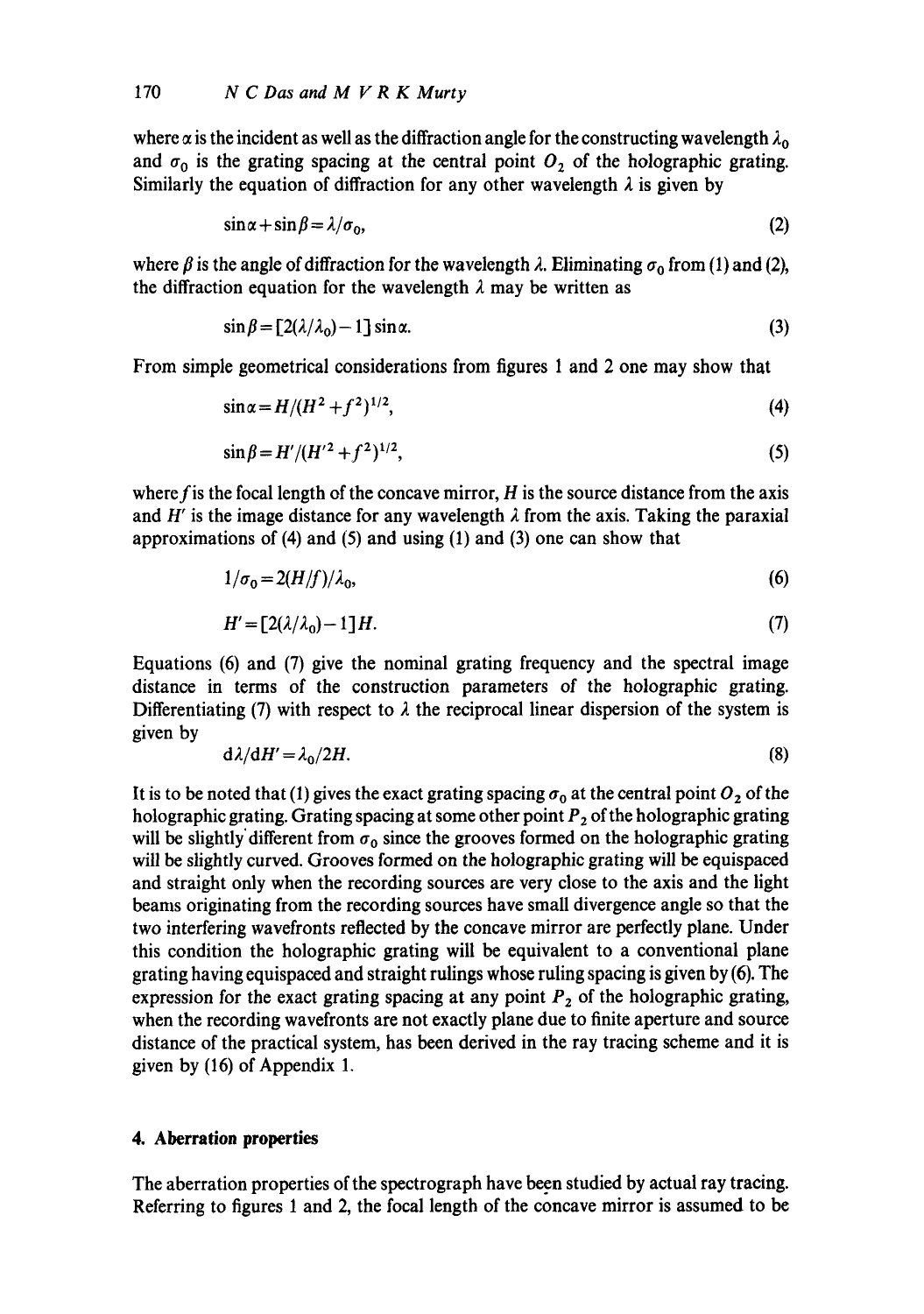unity and the grating is assumed to be located at the  $\sqrt{3}$ -position, so that the distance **between the concave mirror and the grating is equal to 0"84. The source distance H from the axis has been decided on the basis of the desired value for the nominal grating frequency as specified by (6) and the available laser wavelengths for the constructing**  wavelength  $\lambda_0$ . A reasonable value of H suitable for constructing gratings with medium **frequencies using existing laser wavelengths and their second harmonics is assumed to**  be 0.1, so that the field angle  $\alpha$  is not very large.

**Since the spectrum will be formed on a flat surface because of the particular choice of the grating position, we have evaluated only the broadening of the spectral images due to spherical aberration and coma. For this purpose, several tangential rays lying in the**  plane of dispersion and originating from the source point  $S_1$ , have been traced so that **the full width of the grating is covered. Ray aberrations for various spectral images have been evaluated by simply computing the deviation of the ray intersection points on the focal plane from the ideal image point S' whose distance from the axis is represented by the paraxial equation (7). While computing the ray aberrations we have considered both the conventional plane grating having uniform grating spacing described by (6) and the plane holographic grating whose grating spacing varies throughout the entire area in accordance with (16) of Appendix 1.** 



**Figure 3, Typical ray aberration curves for positive order spectral images. The solid and the broken curves are drawn considering the holographic grating and the conventional grating respectively as the dispersing element.**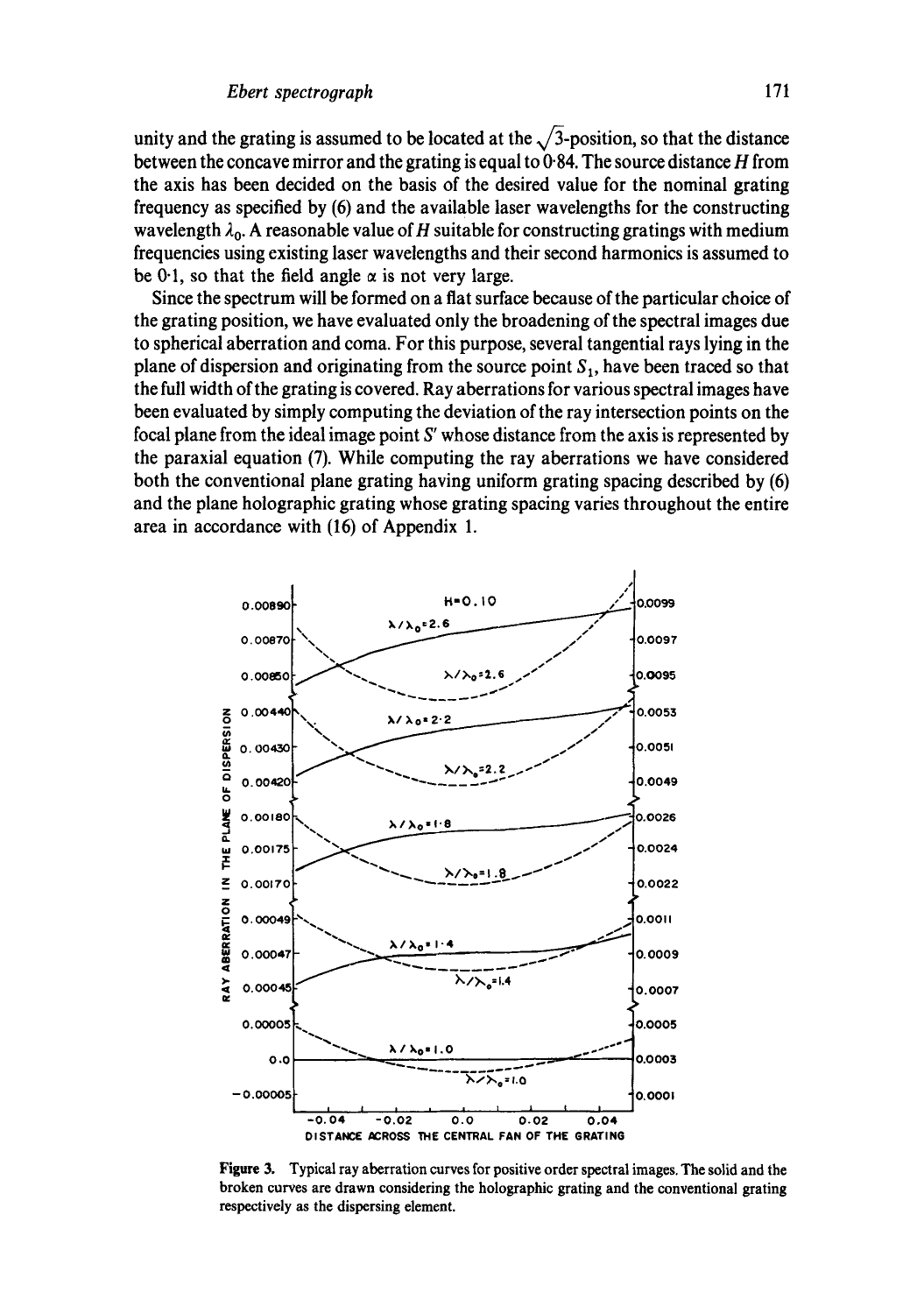

**Figure 4. Typical ray aberration curves for negative order spectral images. The solid and the broken curves are drawn considering the holographic grating and the conventional grating respectively as the dispersing element.** 

**Typical ray aberration curves for the positive and the negative order spectral images are shown in figures 3 and 4 respectively. In each figure the solid curves with ordinate scale in the left hand side describe the aberration of the holographic grating system and the broken curves with ordinate scale in the right hand side describe the aberration of the conventional grating system. It may be seen from figure 4 that the aberration curve for the zero order image is same for both the cases. Also, the zero order image suffers from spherical aberration only. For other wavelengths the holographic grating system suffers from less amount of aberration than the conventional grating system. Also, the holographic grating system forms an aberration-free image of the constructing**  wavelength  $\lambda_0$  at the original source position whereas in the case of conventional grating system the littrow wavelength  $\lambda_0$  which is also focused at the original source **position suffers from finite amount of aberration. In the conventional grating system**  the littrow wavelength  $\lambda_0$  suffers from more amount of aberration than the zero order image, since coma is additive in the case of the littrow wavelength  $\lambda_0$ , whereas it is **completely absent in the zero order image due to perfect symmetry. Finally, in both the cases ray aberration increases when the wavelength shifts from the original source position as well as the zero order position.** 

**In order to study the resolution properties of the spectral images, image blur**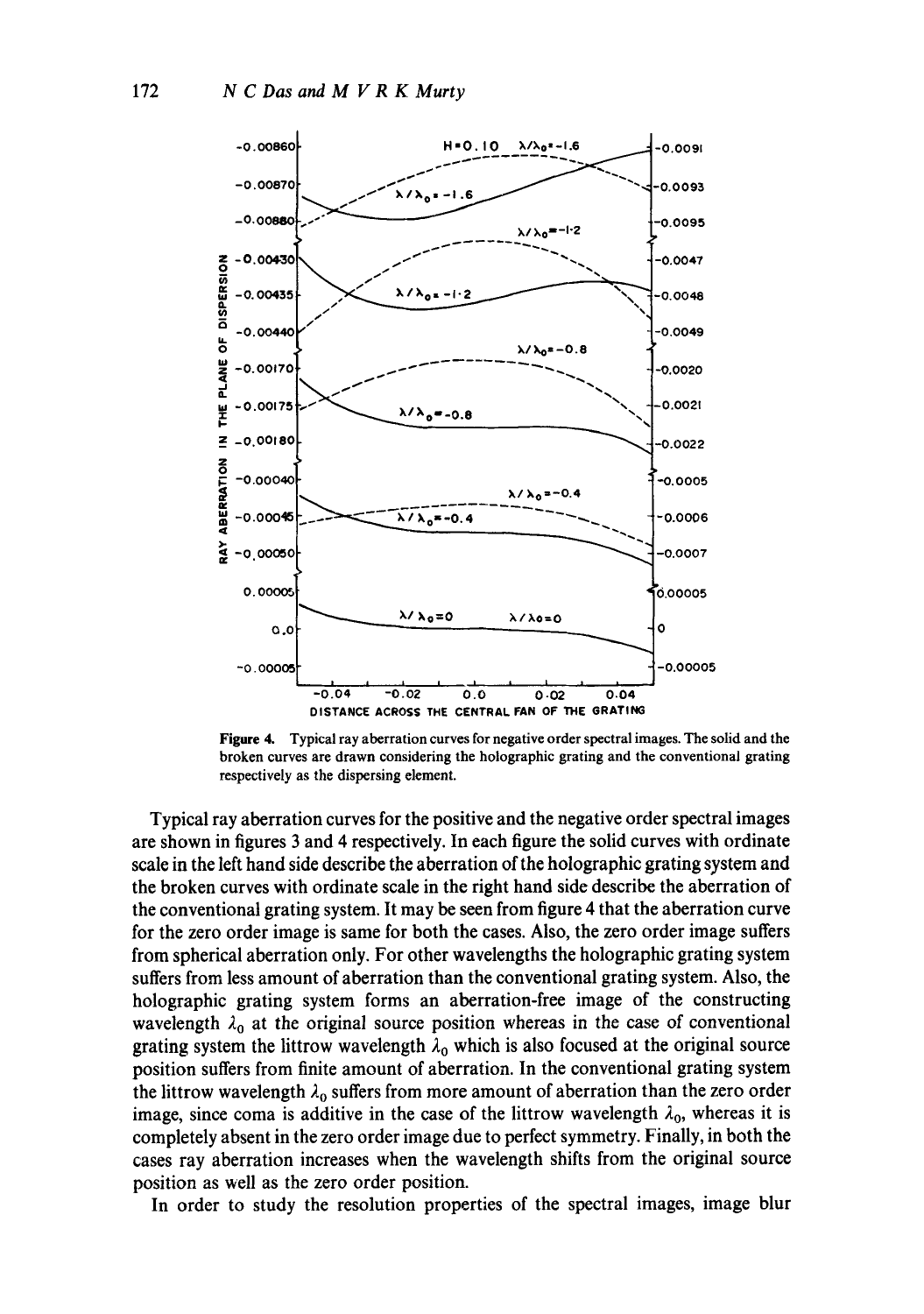

**Figure 5. Resolution curves of positive order spectral images formed by the holographic grating and the conventional grating spectrograph for two different values of the grating width co. Solid curves are for the holographic grating system and broken curves are for the conventional grating system.** 

**corresponding to various wavelengths has been estimated from the ray aberration**  curves. Let us suppose that  $\Delta H'$  is the image blur and  $\Delta \lambda$  is the corresponding **wavelength spread for any spectral image. Then from (8), the resolution of the**  spectrograph at any wavelength  $\lambda$  is given by

$$
\Delta \lambda / \lambda_0 = \Delta H'/2H. \tag{9}
$$

**Using (9), the resolution of the spectral images has been computed and plotted against wavelength. Figures 5 and 6 show the resolution curves for the positive and the negative order spectral images respectively. The solid curves represent the resolution of the holographic grating system whereas the broken curves show the resolution of the conventional grating system. In each figure two curves have been plotted for two**  different values of the grating width  $\omega$ . It may be seen that for the same grating width **the holographic system shows better resolution properties than the conventional grating system. Further it may be seen that in the case of holographic grating system, the resolution of all wavelengths in the neighbourhood of the constructing wavelength**   $\lambda_0$  and the zero order image is relatively high compared to the conventional grating system, which shows poor resolution at the littrow wavelength  $\lambda_0$  as well as its **neighbouring wavelengths because of relatively large amount of aberration.**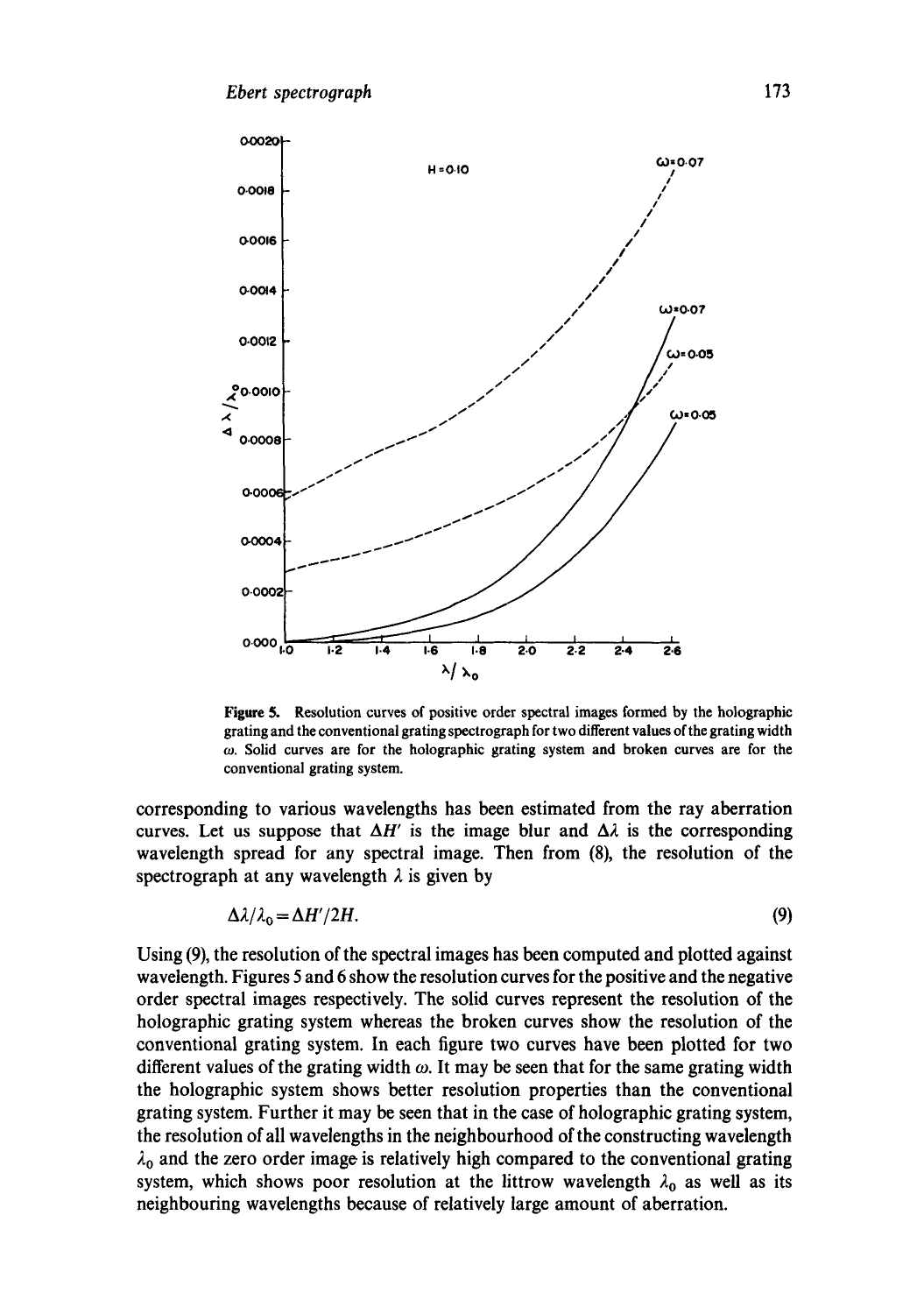

**Figure 6. Resolution curves of negative order spectral images formed by the holographic grating and the conventional grating spectrograph for two different values of the grating width ~o. Solid curves are for the holographic grating system and the broken curves are for the conventional grating system.** 

#### **5. Practical spectrograph**

**A quantitative study of the aberration properties and the resolution of the spectrograph discussed above in case of two different grating widths is based on the assumption that (a) the focal length of the concave mirror is unity; (b) the distance between the concave mirror and the grating is 0-84; (c) the source distance from the axis is 0.1. All these parameters are to be scaled up by the focal length of the practical system. Out of the two values for the grating width, we shall consider the smallest value of 0-05 since the resolution of the spectrograph is comparatively high for this particular value of the grating width as shown by the curves drawn in figures 5 and 6.** 

**Based on the above consideration, we have specified the following parameters for a medium sized spectrograph:** 

| Focal length of the concave mirror       | $: 1000 \text{ mm}$ |
|------------------------------------------|---------------------|
| Grating distance from the concave mirror | $\therefore$ 840 mm |
| Source distance from the axis            | $: 100$ mm          |
| Grating size                             | $: 50 \times 50$ mm |
| Speed of the spectrograph                | : $f/14.1$          |

The construction wavelength  $\lambda_0$  for the holographic grating has been considered to be 3638 Å of argon ion laser or its second harmonic 1819 Å. Using (6) and (8) nominal **grating frequency of the holographic grating and reciprocal linear dispersion of the instrument are obtained as follows:**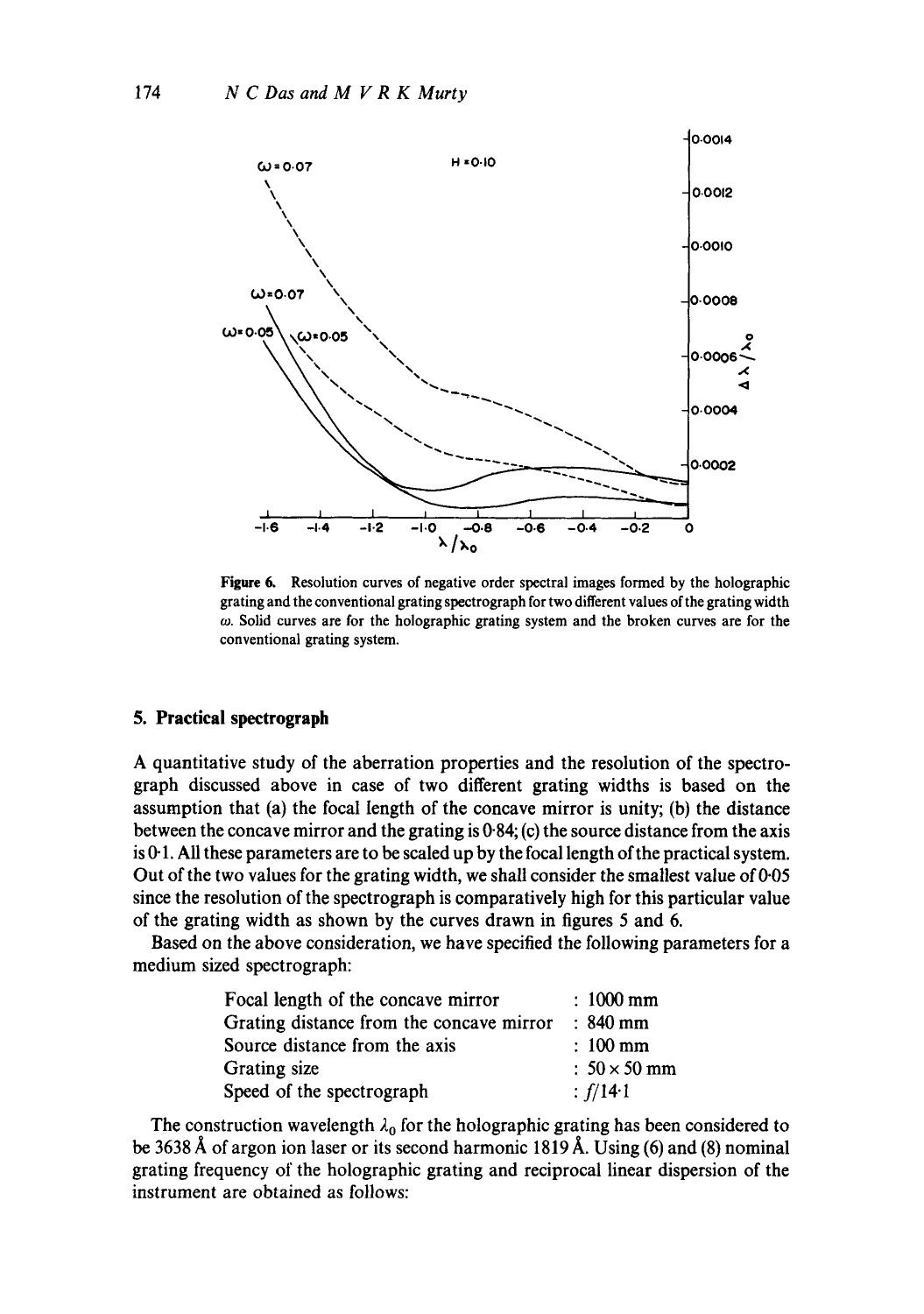| Grating A:                   |                       |
|------------------------------|-----------------------|
| Construction wavelength      | $: 3638 \AA$          |
| Nominal grating frequency    | $: 550$ lines/mm      |
| Reciprocal linear dispersion | : $18.2 \text{ Å/mm}$ |
| Grating B:                   |                       |
| Construction wavelength      | : $1819 \text{\AA}$   |
| Nominal grating frequency    | : $1100$ lines/mm     |
| Reciprocal linear dispersion | : $9.1 \text{\AA/mm}$ |

In order to specify the diameter of the concave mirror required for constructing the holographic grating, let us refer figure 1. It may be seen that the incident height of the central ray  $S_1P_0$  on the mirror surface is given by

$$
X_0 = d \tan \alpha. \tag{10}
$$

Then for constructing a grating having diagonal length D, the required diameter of the concave mirror is given by

$$
D_m = 2X_0 + D.\tag{11}
$$

Using the paraxial approximations of (4) and (10), equation (11) may be written as

$$
D_m = 2d(H/f) + D. \tag{12}
$$

Since all the parameters of (12) have already been specified for a practical system, we may further specify

Diameter of the concave mirror for constructing the grating: 240 mm

Table 1. Resolution of the practical spectrograph at various wavelengths using low frequency holographic or conventional grating having construction or littrow wavelength  $\lambda_0$  equal to 3638 Å.

| $\lambda_{\mathbf{0}}$<br>$(\tilde{A})$ | (Å)     | $(\Delta \lambda)_{\rm H}$<br>(A) | $(\Delta \lambda)_{c}$<br>(Å) | $(\Delta \lambda)_{0}$<br>(A) |
|-----------------------------------------|---------|-----------------------------------|-------------------------------|-------------------------------|
|                                         | 4000    | $0 - 02$                          | 1.14                          | 0.15                          |
|                                         | 5000    | $0 - 07$                          | 1.36                          | 0.18                          |
|                                         | 6000    | 0.25                              | 1.64                          | 0.22                          |
|                                         | 7000    | 0.58                              | $2 - 0.5$                     | 0.25                          |
|                                         | 8000    | 1.24                              | 2.64                          | $0-29$                        |
| 3638                                    |         |                                   |                               |                               |
|                                         | $-1000$ | 0.27                              | $0-41$                        | 0.04                          |
|                                         | $-2000$ | 0.26                              | 0.64                          | $0 - 07$                      |
|                                         | $-3000$ | 0.13                              | $0-77$                        | 0:11                          |
|                                         | $-4000$ | $0-40$                            | $1-18$                        | 0.15                          |

 $(\Delta \lambda)_H$ ,  $(\Delta \lambda)_c$  and  $(\Delta \lambda)_0$  denote the resolution of the holographic grating system, the conventional grating system and the aberration free system respectively. Negative wavelengths indicate that the spectral images are formed in the negative order.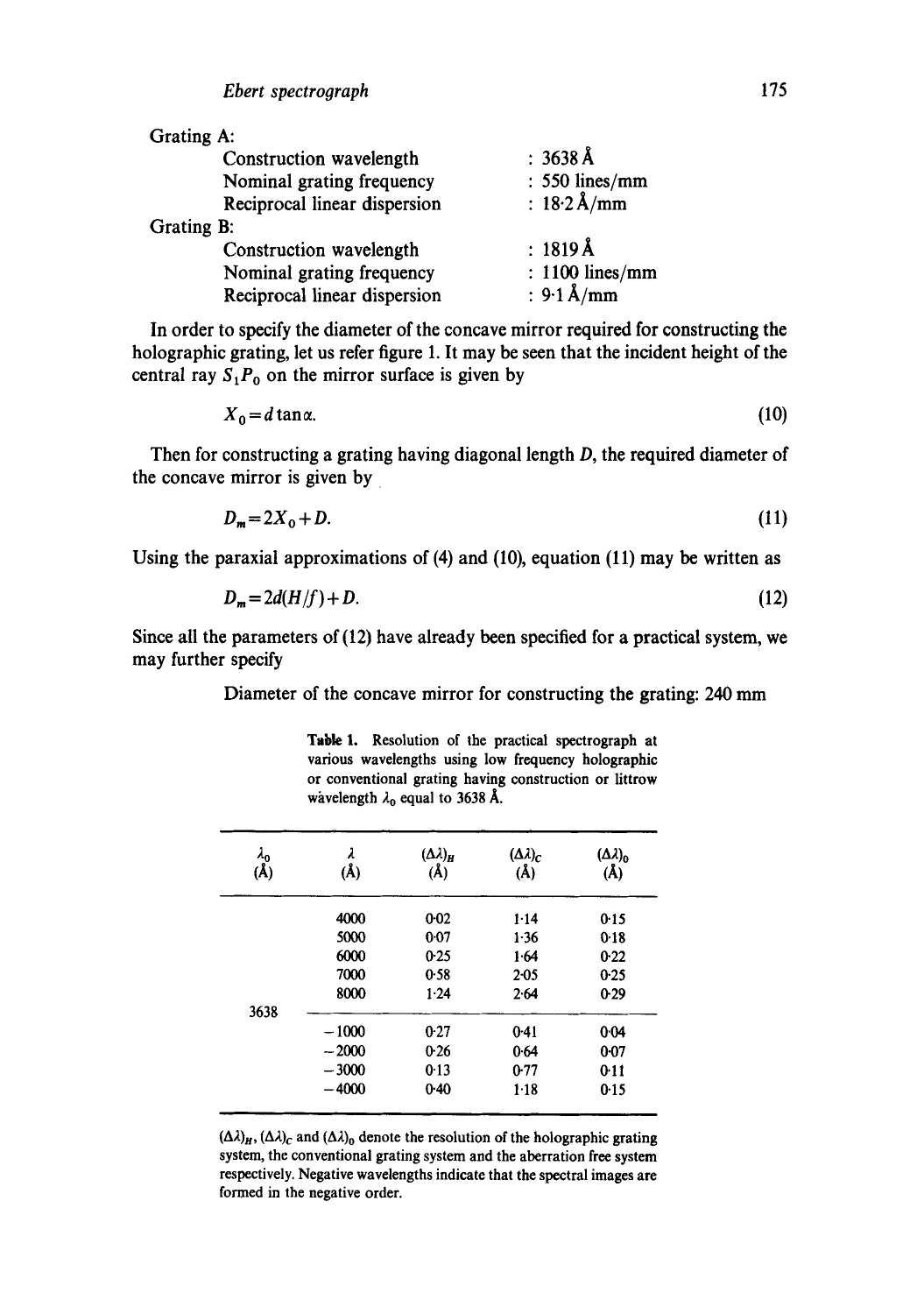| $\lambda_{0}$ (Å) | λ<br>(Å) | $(\Delta \lambda)_H$<br>(Å) | $(\Delta \lambda)_C$<br>$(\AA)$ | $(\Delta \lambda)_0$<br>$(\AA)$ |
|-------------------|----------|-----------------------------|---------------------------------|---------------------------------|
|                   | 2000     | $0 - 01$                    | 0.57                            | $0-04$                          |
|                   | 2500     | $0 - 04$                    | 0.68                            | 0-05                            |
|                   | 3000     | $0-13$                      | 0.82                            | 0.06                            |
|                   | 3500     | 0.29                        | $1 - 02$                        | $0 - 06$                        |
|                   | 4000     | 0.62                        | 1.32                            | 0.07                            |
| 1819              |          |                             |                                 |                                 |
|                   | $-1000$  | 0.13                        | 0.32                            | $0 - 02$                        |
|                   | $-1500$  | $0 - 06$                    | 0.39                            | $0 - 03$                        |
|                   | $-2000$  | 0.20                        | 0.59                            | $0 - 04$                        |

Table 2. Resolution of the practical spectrograph at various wavelengths using high frequency holographic or conventional grating having construction or littrow wavelength  $\lambda_0$  equal to 1819 Å. The rest is same as in table 1.

Tables 1 and 2 show the actual resolution of the spectrograph using holographic gratings A and B and two conventional gratings whose constant ruling frequencies are equal to the nominal frequencies of the gratings A and B. In both the tables  $(\Delta \lambda)_H$  and  $(\Delta \lambda)_c$  denote the aberration limited resolution of the spectrograph using the holographic grating and the conventional grating respectively and  $(\Delta \lambda)_{0}$  indicates diffraction limited resolution of an ideal system. The actual values of the wavelength and the resolution have been obtained by scaling up the wavelength ratio  $\lambda/\lambda_0$  and the resolution  $\Delta\lambda/\lambda_0$  plotted in figures 5 and 6, by the construction or the littrow wavelength  $\lambda_0$ . For this purpose we have considered the resolution curve corresponding to the normalized grating width of 0-05 only which is equivalent to 50 mm grating width for the practical spectrograph. It is evident from tables 1 and 2 that for almost all wavelengths the resolution of the holographic grating spectrograph is very close to the resolution of the diffraction limited system, unlike the resolution of the conventional grating spectrograph.

It is evident that if one wishes to record both positive and negative order spectral images using a single concave mirror as the collimating and the focusing element, a large diameter for the concave mirror will be required since we have considered the inplane geometry of the spectrograph. So the most practical proposition is to record the positive order spectrum only and to use gratings A and B in succession to record the visible and the UV wavelengths respectively. For this purpose the concave mirror should be mounted in the off-axis configuration as shown in figure 7. Although, the system is basically a littrow arrangement, the aberrations of the spectral images will be less due to the use of holographic grating as confirmed by our computational results. Referring to figure 7, the incident height of the central ray  $S_1P_0$  on the mirror surface has already been specified by (10) and that of the central diffracted ray  $O_2P_0'$  is given by

$$
X'_0 = d \tan \beta. \tag{13}
$$

using (7) and the paraxial approximations of (4) and (5), we have from (10) and (13)

$$
X'_0 - X_0 = 2d(H/f)(\lambda/\lambda_0 - 1). \tag{14}
$$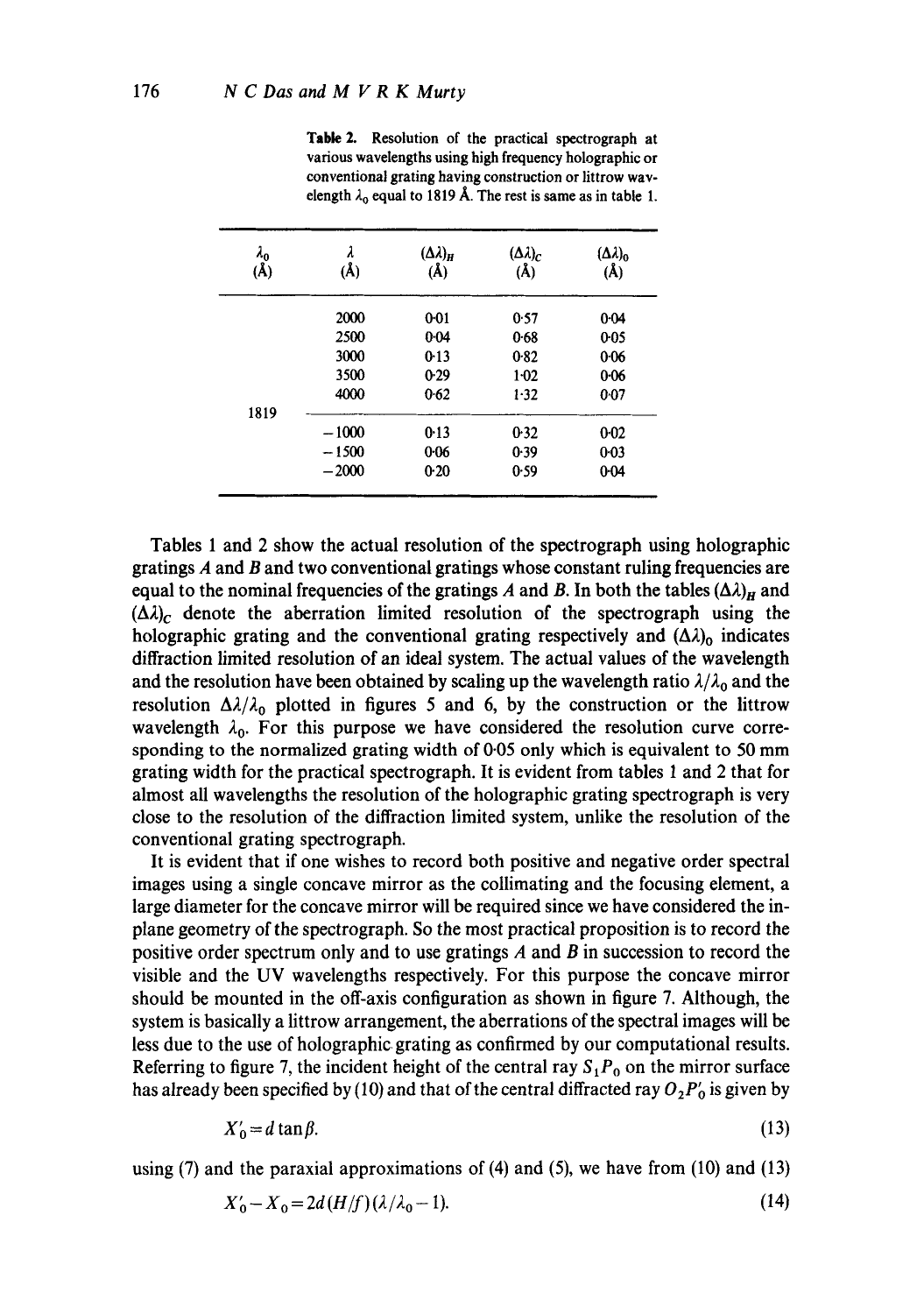

Figure 7. Schematic diagram of the practical spectrograph using the off-axis concave mirror M and the holographic grating G.

Thus the mirror diameter required to focus the wavelength range of  $\lambda_0$  to  $\lambda$  using a grating of diagonal length  $D$  is given by

$$
D_m = X'_0 - X_0 + D. \tag{15}
$$

Referring to figure 7, the off-axis shift and off-axis angle  $\theta$  (not shown in figure) are given by

$$
X_{\rm S} = X_0 - D/2,\tag{16}
$$

$$
\tan \theta = (X_{\rm S} + D_{\rm m}/2)/d. \tag{17}
$$

using  $(14)$  to  $(17)$  we may specify the following parameters for the concave mirror M to be used in the holographic grating spectrograph as per geometry of figure 7.

| Mirror diameter for recording                   |                     |
|-------------------------------------------------|---------------------|
| Visible or UV region of the spectrum $: 270$ mm |                     |
| Off-axis shift of the mirror                    | $: 50 \text{ mm}$   |
| Off-axis angle of the mirror                    | $\therefore$ 11.8°. |

It is to be noted that the mirror diameter required to construct the grating and that required to record the spectrum are slightly different. Instead of using two different mirrors, a single mirror having diameter of 250 mm will be quite adequate for both the purpose.

The practical spectrograph whose basic geometry has been shown in figure 7 and whose geometrical parameters have already been specified, has been evaluated by plotting the spot diagram. For this purpose a large number of rays originating from the source point  $S_1$  and covering the full aperture of the grating have been traced and the co-ordinates of the ray interesection points on the focal plane have been found out. Figures 8 and 9 show the spot sizes at various wavelengths when the spectrograph uses the low frequency holographic grating A having nominal grating frequency of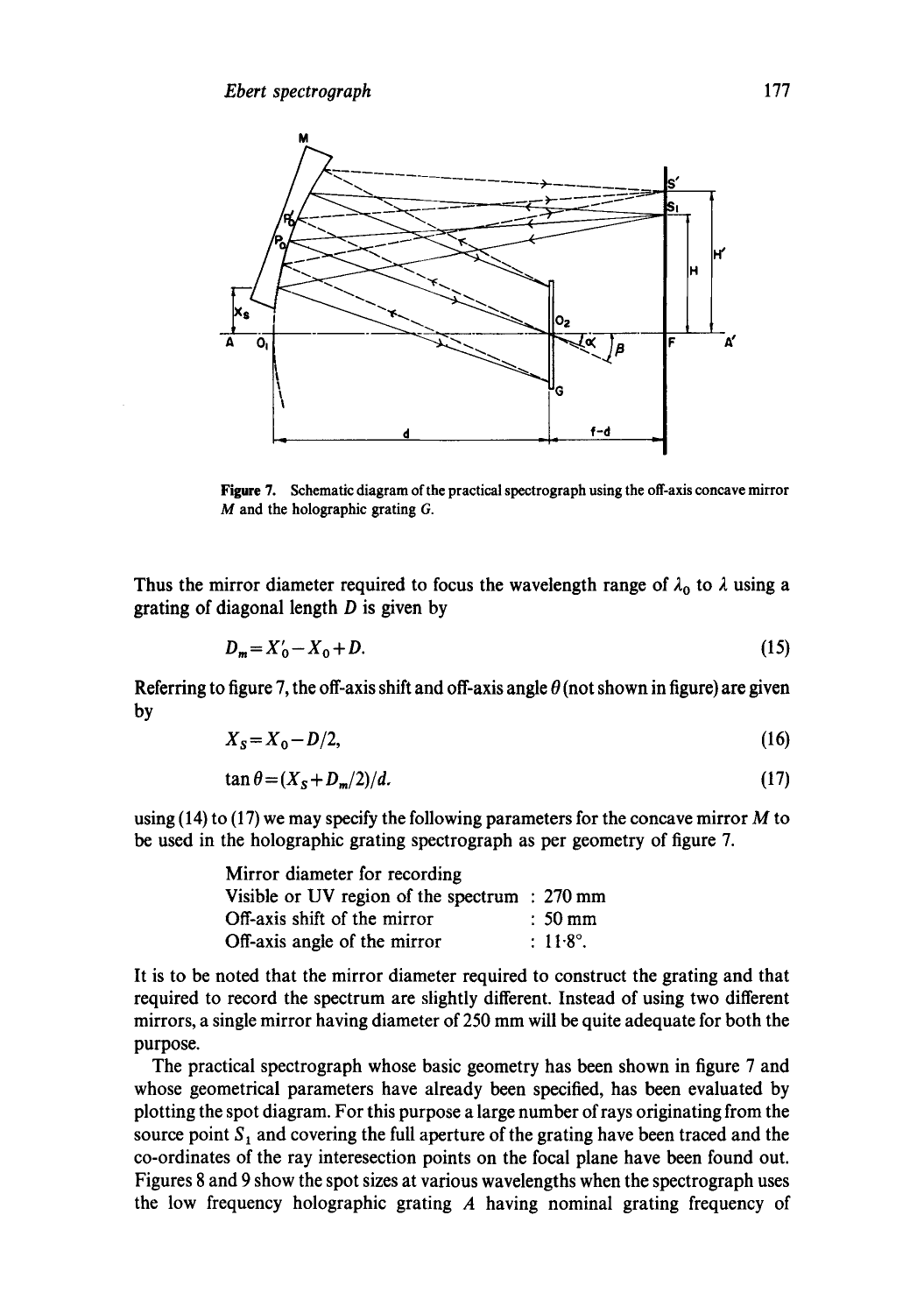

Figure 8. Spot diagram of the holographic grating spectrograph at various wavelengths using point source. Horizontal axis represents spectral image blur in micrometer and the vertical axis represents the length of the spectral image in mm.



Figure 9. Spot diagram of the conventional grating spectrograph at various wavelengths using point source. Horizontal axis represents spectral image blur in micrometer and the vertical axis represents the length of the spectral image in mm.

**5501ines/mm and a conventional grating with the same frequency respectively. The horizontal axis of the spot diagram represents the broadening of the spectral image in micrometer whereas the vertical axis shows the lengthening of the spectral image in mm. While using the high frequency grating B, the spot diagram will remain unchanged**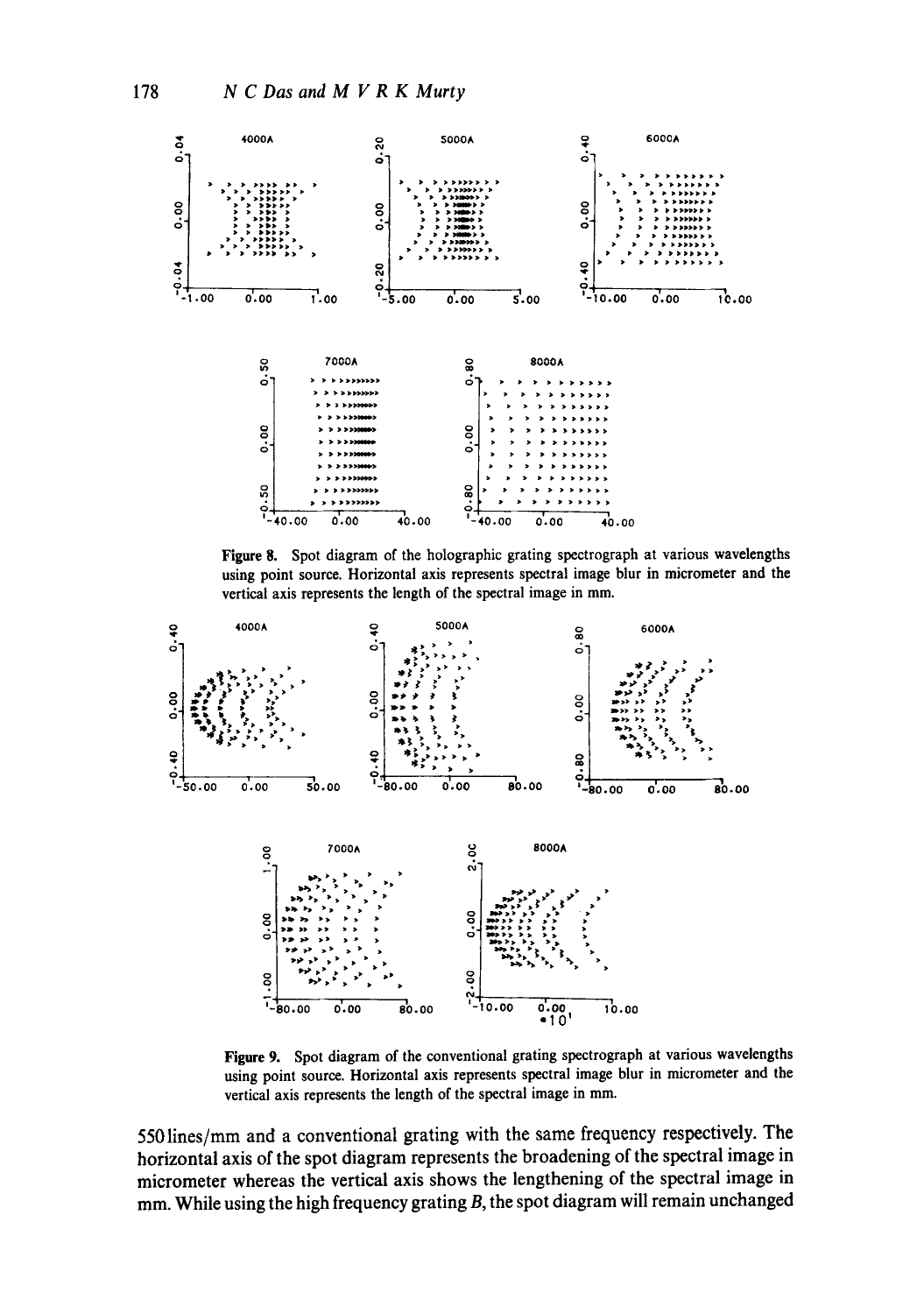in both cases except.that the wavelength specified on the top of each diagram should be halved. It may be seen from the spot diagram that both lengthening and broadening of the spectral images formed by the holographic grating spectrograph will be much less as compared to the conventional grating spectrograph.

Finally we may conclude that a medium sized spectrograph having flat field, moderate dispersion and resolution properties throughout the UV-visible region of the spectrum may be constructed following the geometry of in-plane Ebert system and using a plane holographic diffraction grating whose construction parameters have already been discussed.

### **Acknowledgements**

The authors thank Dr S L N G Krishnamachari for his interest in this work and Mr R D'Souza for technical help.

### **Appendix 1: Ray tracing scheme of the spectrograph**

Figure 2 shows the ray paths and the co-ordinate systems for the ray incident points on the concave mirror M and the plane holographic grating G. Let us suppose that  $R$  is the radius of the concave mirror and d is the axial distance between the concave mirror and the holographic grating. A typical ray  $S_1P_1$  originating from the source point  $S_1$  is incident on the concave mirror at the point  $P_1$  and gets reflected in the direction of  $P_1P_2$ . Since the construction geometry of the holographic grating shown in figure 1 perfectly matches the reconstruction geometry represented by figure 2, the diffracted ray for the constructing wavelength  $\lambda_0$  will retrace the original incident path  $P_2P_1$  and  $P_1S_1$  to meet the original source point  $S_1$ . For any other wavelength  $\lambda$ , the diffracted ray will follow the path  $P_2P_3$  and  $P_2S'$  to meet the focal plane at the point S'. Following Spencer and Murty (1962) the direction cosines of the rays  $S_1P_1$ ,  $P_1P_2$ ,  $P_2P_3$  and  $P_2S'$ and the co-ordinates of the ray incident points  $P_1$ ,  $P_2$  and  $P_3$  are formulated based on the following scheme.

- $(H, O, R/2)$ -co-ordinates of the source point S<sub>1</sub> with respect to the origin at O<sub>1</sub> which is the pole of the concave mirror  $M_1$ .
- $(X_1, Y_1, Z_1)$ --co-ordinates of the point  $P_1$  with respect to the origin at  $O_1$ .
- $(X_2, Y_2, Z_2)$  -co-ordinates of the point  $P_2$  with respect to the origin at  $O_2$  which is the central point of the plane grating.
- $(X_3, Y_3, Z_3)$  -co-ordinates of the point  $P_3$  with respect to the origin at  $O_1$ .
- $(X', Y', Z')$ -co-ordinates of the image point S' with respect to the origin at  $O_1$ .

Based on the above scheme the following equations are obtained. (i) Path length  $S_1P_1$ :

$$
S_1 P_1 = [(X_1 - H)^2 + Y_1^2 + (Z_1 - R/2)^2]^{1/2};
$$
  
\n
$$
Z_1 = R - [R^2 - (X_1^2 + Y_1^2)]^{1/2}.
$$
\n(A1)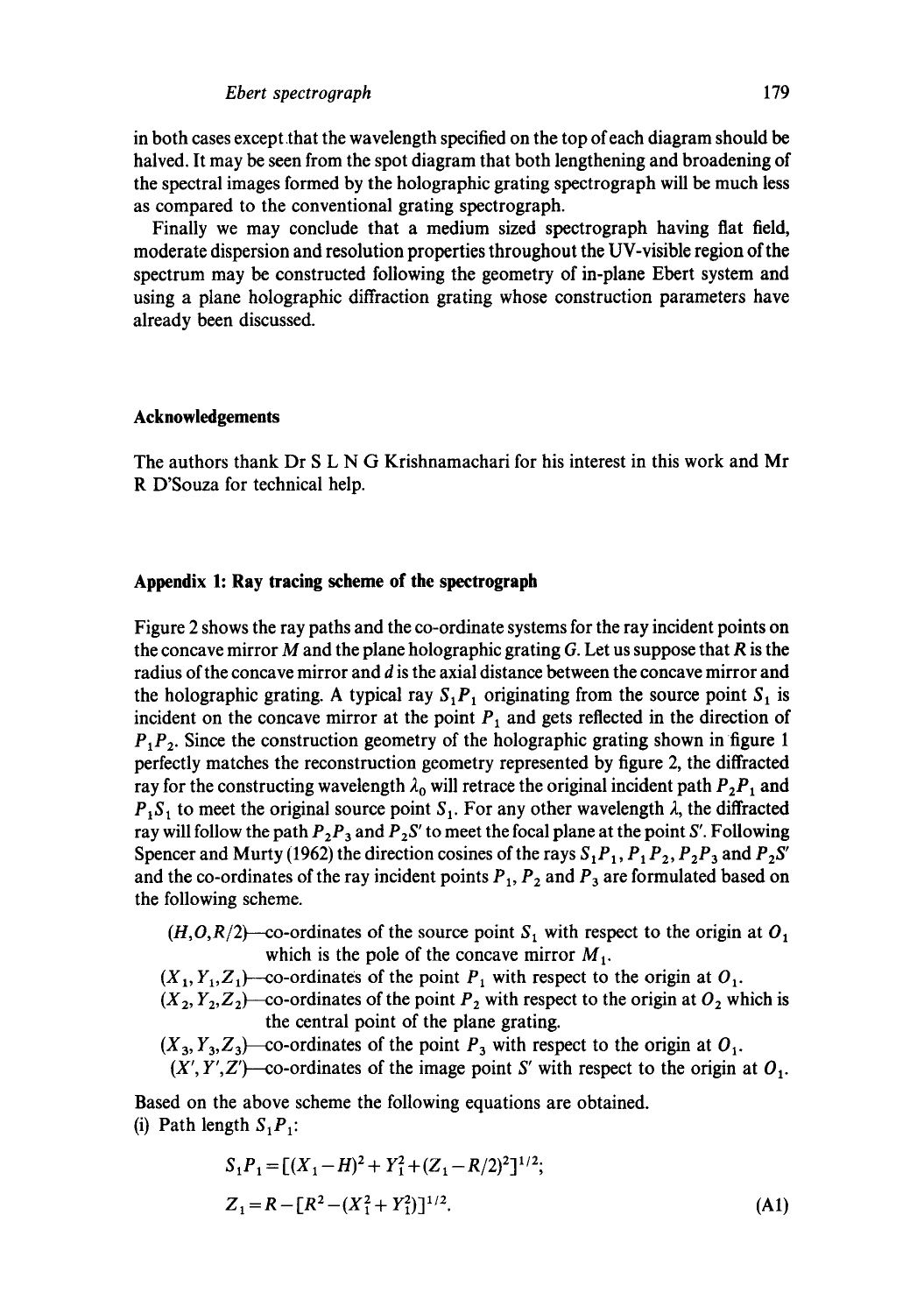(ii) Direction cosines of the ray  $S_1P_1$ :

$$
k_1 = (X_1 - H)/S_1 P_1;
$$
  $l_1 = Y_1/S_1 P_1;$   $m_1 = (Z_1 - R/2)/S_1 P_1.$  (A2)

(iii) Direction cosines of the normal at  $P_1$ :

$$
K_1 = -X_1/R; \quad L_1 = -Y_1/R; \quad M_1 = 1 - Z_1/R. \tag{A3}
$$

(iv) Direction cosines of the reflected ray  $P_1P_2$ :

$$
k_2 = k_1 - 2a_1 K_1; \quad l_2 = l_1 - 2a_1 L_1; \quad m_2 = m_1 - 2a_1 M_1; \tag{A4}
$$

$$
a_1 = (k_1 K_1 + l_1 L_1 + m_1 M_1)/(K_1^2 + L_1^2 + M_1^2). \tag{A5}
$$

(v) Path length  $P_1P_2$ :

$$
D_2 = (d - Z_1)/m_2. \tag{A6}
$$

(vi) Co-ordinates of the  $P_2$ :

$$
X_2 = X_1 + k_2 D_2; \quad Y_2 = Y_1 + l_2 D_2; \quad Z_2 = Z_1 + m_2 D_2 - d. \tag{A7}
$$

(vii) Direction cosines of the normal at  $P_2$ :

$$
K_2 = 0; \quad L_2 = 0; \quad M_2 = 10. \tag{A8}
$$

(viii) Direction cosines of the diffracted ray  $P_2P_3$ :

$$
k_3 = k_2 - \Lambda u_2 + \Gamma_f K_2; \quad l_3 = l_2 - \Lambda v_2 + \Gamma_f L_2; m_3 = m_2 - \Lambda w_2 + \Gamma_f M_2.
$$
 (A9)

$$
\Lambda = \lambda/\sigma,\tag{A10}
$$

where  $\sigma$  is the local grating spacing at the point  $P_2$ . The significance of the groove parameters ( $u_2, v_2, w_2$ ) and the multiplier  $\Gamma_f$  has been discussed by Spencer and Murty (1962). It has been shown that for any type of grating the groove parameters satisfy the following equations

$$
K_2 u_2 + L_2 v_2 + M_2 w_2 = 0. \tag{A11}
$$

$$
u_2^2 + v_2^2 + w_2^2 = 1.0.
$$
 (A12)

(ix) Groove parameters and local grating spacing of the holographic grating:

In order to obtain the expression for the exact grating spacing at any point  $P_2$  of the holographic grating let us apply the diffraction equations (9) to the incident ray  $P_1P_2$ and the diffracted ray  $P_2P_1$  for the constructing wavelength  $\lambda_0$ . Since the direction cosines of these two rays are equal in magnitude and opposite in sign we have from (9)

$$
-k_2 = k_2 - \Lambda_0 u_2 + \Gamma_0 K_2; \quad -l_2 = l_2 - \Lambda_0 v_2 + \Gamma_0 L_2;
$$
  

$$
-m_2 = m_2 - \Lambda_0 w_2 + \Gamma_0 M_2.
$$
 (A13)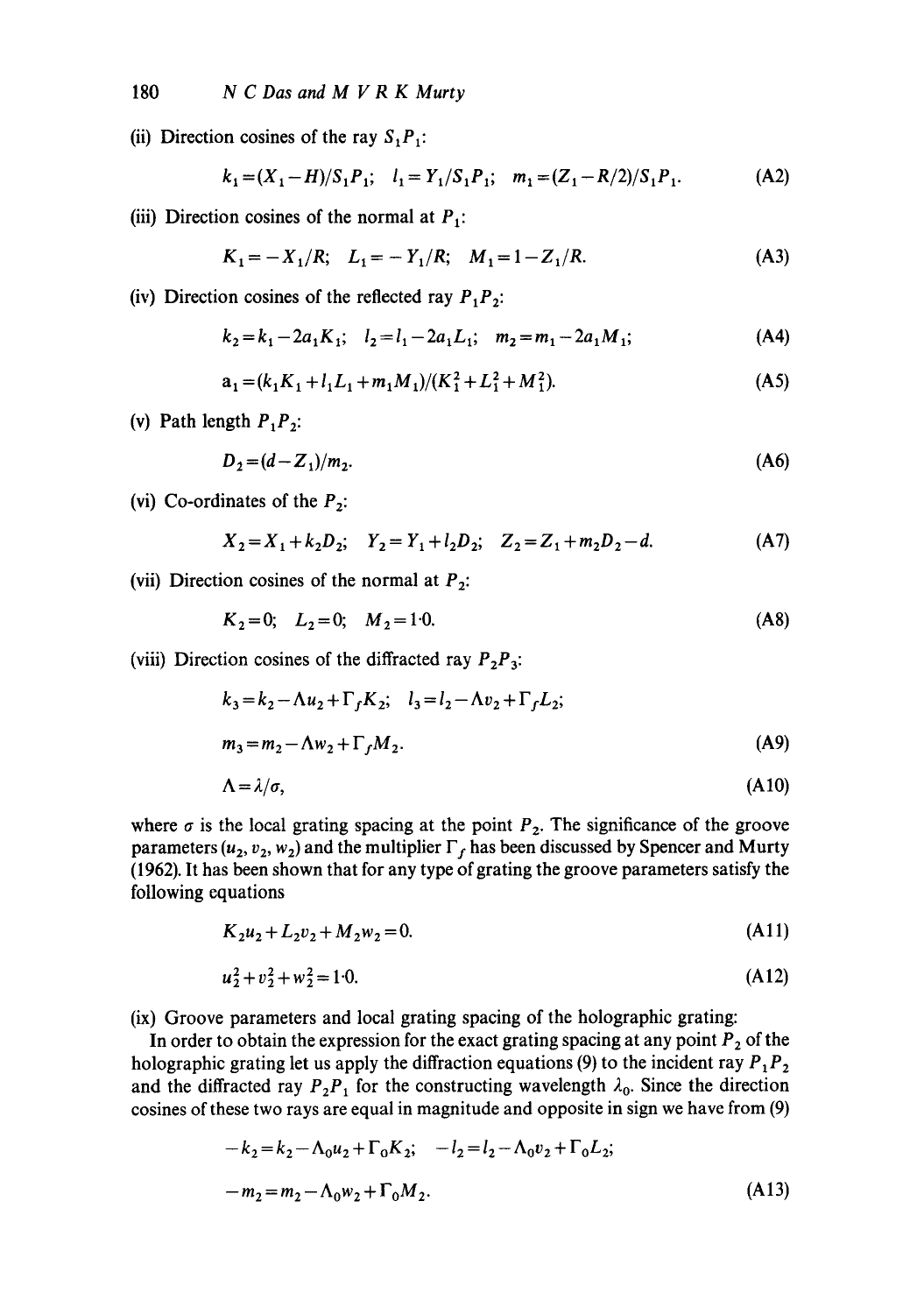*Ebert spectrograph* 181

$$
\Lambda_0 = \lambda_0 / \sigma, \tag{A14}
$$

where  $\Gamma_0$  is the value of the multiplier  $\Gamma_f$  when one considers the constructing wavelength  $\lambda_0$ . Using (11) to (14) one may obtain the following expressions for multiplier the  $\Gamma_0$ , the local grating spacing  $\sigma$  and the groove parameters (u<sub>2</sub>, v<sub>2</sub>, w<sub>2</sub>) for the holographic grating as follows

$$
\Gamma_0 = -2(k_2K_2 + l_2L_2 + m_2M_2)/(K_2^2 + L_2^2 + M_2^2). \tag{A15}
$$

$$
\Lambda_0 = \left[ (2k_2 + \Gamma_0 K_2)^2 + (2l_2 + \Gamma_0 L_2)^2 + (2m_2 + \Gamma_0 M_2)^2 \right]^{1/2}.
$$
 (A16)

$$
u_2 = (2k_2 + \Gamma_0 K_2)/\Lambda_0; \quad v_2 = (2l_2 + \Gamma_0 L_2)/\Lambda_0
$$
  

$$
w_2 = (2m_2 + \Gamma_0 M_2)/\Lambda_0.
$$
 (A17)

(x) Groove parameters for the conventional gratings:

Following Spencer and Murty (1962) for conventional reflection grating having equispaced and straight rulings groove parameters are given by,

$$
u_2 = -1/[1 + K_2^2/(L_2^2 + M_2^2)]^{1/2}; \quad v_2 = -K_2 L_2 u_2/(L_2^2 + M_2^2);
$$
  

$$
w_2 = -K_2 M_2 u_2/(L_2^2 + M_2^2).
$$
 (A18)

(xi) Multiplier  $\Gamma_f$ :

The multiplier  $\Gamma_f$  in (9) can be determined by the following iteration formula,

$$
\Gamma_{n+1} = (\Gamma_n^2 - b')/2(\Gamma_n + a_2)
$$
 (A19)

where  $a_2$  and  $b'$  are given by

$$
a_2 = (k_2 K_2 + l_2 L_2 + m_2 M_2)/(K_2^2 + L_2^2 + M_2^2). \tag{A20}
$$

$$
b' = [\Lambda^2 - 2\Lambda(k_2u_2 + l_2v_2 + m_2w_2)]/(K_2^2 + L_2^2 + M_2^2). \tag{A21}
$$

In order to use the iteration equation (19), the first approximation of  $\Gamma_n$  may be assumed to be

$$
\Gamma_1 = b'/2a_2 - 2a_2. \tag{A22}
$$

(xii) Path length  $P_2P_3$ :

$$
D_3 = -B + \sqrt{(B^2 - C)}.
$$
 (A23)

$$
B = k_3 X_2 + l_3 Y_2 + m_3 (d - R). \tag{A24}
$$

$$
C = X_2^2 + Y_2^2 + d(d - 2R). \tag{A25}
$$

(xiii) Co-ordinates of the point  $P_3$ :

$$
X_3 = X_2 + D_3 k_3; \quad Y_3 = Y_2 + D_3 l_3; \quad Z_3 = d + D_3 m_3.
$$
 (A26)

(xiv) Direction cosines of the normal at the point  $P_3$ :